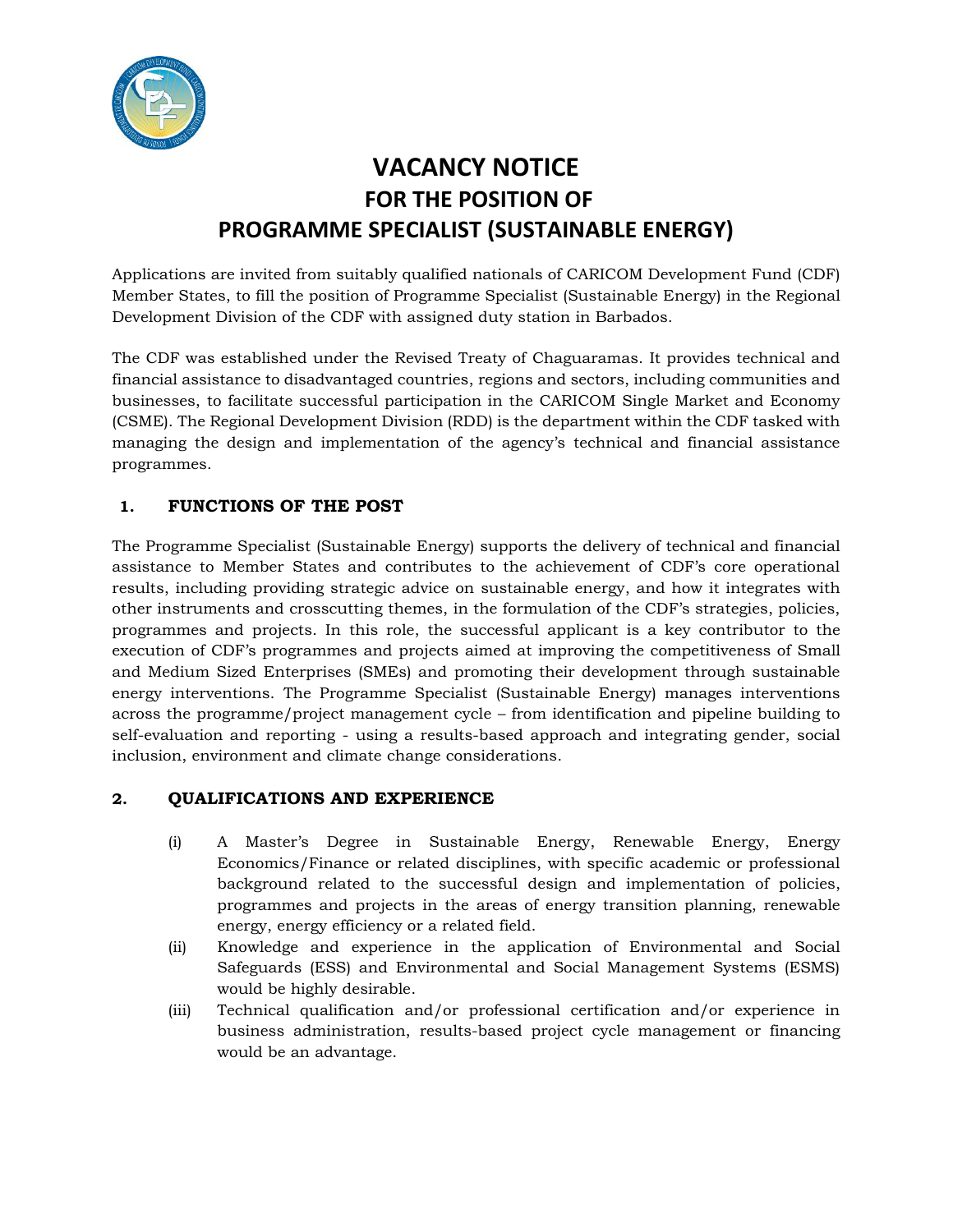- (iv) At least seven (7) years of experience in the Caribbean sustainable energy sector and at least some practical work experience in sustainable energy project development and financing, including:
	- practical work experience in renewable energy and/or energy efficiency project development to bankable stage with a public or private entity; project development sensitive to the interrelationship between climate, environment and sustainable energy; knowledge of RE solar PV, wind, hydro, bio-energy, geothermal and EE street lighting, building technologies, heating/cooling processes, electric motors and pumps, appliances, etc.; understanding of support mechanisms for RE (e.g. feed in tariff, net metering, etc.) and EE (e.g. tax incentive schemes, etc.);
	- Experience with Energy Service Companies, the adoption of Minimum Energy Performance Standards, and measurement of impact of sustainable energy investments; and
	- Understanding of business plans, cash-flow calculations and relevant key performance indicators such as IRR, NPV, DSCR, dynamic payback period, etc.
- (v) Ability to work in a team and to think innovatively.

## **Other knowledge, additional competences**

- (i) Experience in working with or at a regional institution or development agency;
- (ii) Experience with international development organizations and funding institutions would be an asset;
- (iii) Strong critical thinking, problem solving and communication skills and ability to interact effectively with persons of varied professional and cultural backgrounds;
- (iv) Proficiency with computer-based applications Microsoft Project and Microsoft Office 365 Suite, including the use of electronic platforms for interactive meetings and webinars;
- (v) Foreign language proficiency (French, Spanish, or Dutch) would be an advantage.

## **3. SPECIFIC TASKS AND DUTIES**

The Programme Specialist reports to the Director RDD and, *inter alia*, is expected to:

- (i) Develop sustainable energy project pipelines, appraise sustainable energy projects, mainstream and implement the due-diligence process for Renewable Energy and Energy Efficiency (RE/EE) project implementation;
- (ii) Use assessment tools to ensure robust appraisal of RE/EE projects and develop bankable project proposals for CDF's financial and technical assistance support;
- (iii) Advise the Director RDD and the management of the CDF on technical, economic, social, environmental and policy considerations surrounding sustainable energy programmes and projects;
- (iv) Oversee and manage the development and implementation of CDF financed or cofinanced sustainable energy programmes and projects;
- (v) Coordinate and facilitate the participation of consultants/contracted workers on CDF supported projects including the development of Terms of Reference, procurement of services consistent with CDF procurement guidelines, facilitating